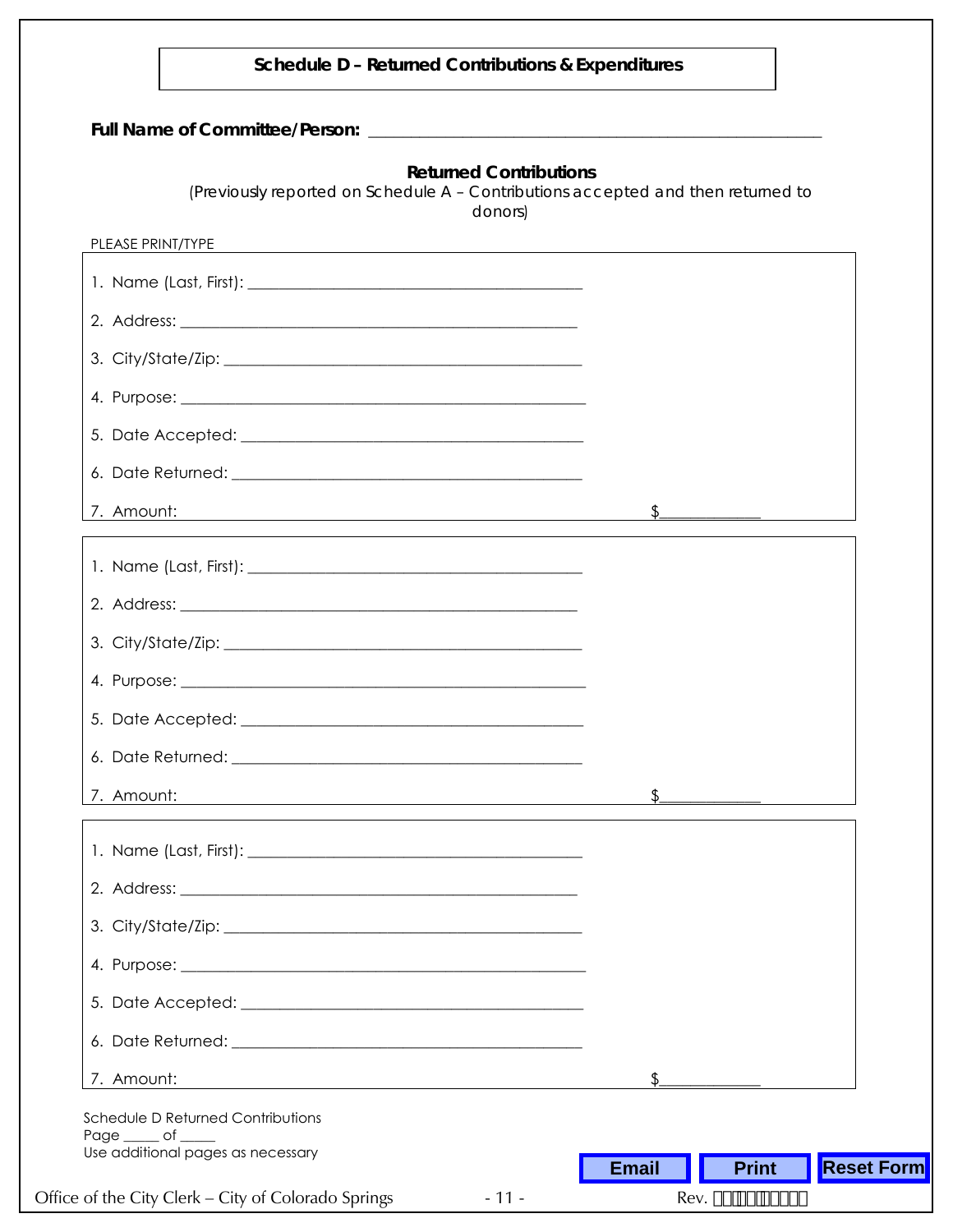| 7. Amount:<br><u> 1989 - Johann Stoff, deutscher Stoff, der Stoff, der Stoff, der Stoff, der Stoff, der Stoff, der Stoff, der S</u> | <u> The Common Seconds and Seconds and Seconds and Seconds and Seconds and Seconds and Seconds and Seconds and Seconds and Seconds and Seconds and Seconds and Seconds and Seconds and Seconds and Seconds and Seconds and Secon</u> |
|-------------------------------------------------------------------------------------------------------------------------------------|--------------------------------------------------------------------------------------------------------------------------------------------------------------------------------------------------------------------------------------|
|                                                                                                                                     |                                                                                                                                                                                                                                      |
|                                                                                                                                     |                                                                                                                                                                                                                                      |
|                                                                                                                                     |                                                                                                                                                                                                                                      |
|                                                                                                                                     |                                                                                                                                                                                                                                      |
|                                                                                                                                     |                                                                                                                                                                                                                                      |
|                                                                                                                                     |                                                                                                                                                                                                                                      |
| 7. Amount:<br><u> 1980 - Johann Barn, mars ann an t-Amhain Aonaichte ann an t-Aonaichte ann an t-Aonaichte ann an t-Aonaichte a</u> |                                                                                                                                                                                                                                      |
|                                                                                                                                     |                                                                                                                                                                                                                                      |
|                                                                                                                                     |                                                                                                                                                                                                                                      |
|                                                                                                                                     |                                                                                                                                                                                                                                      |
|                                                                                                                                     |                                                                                                                                                                                                                                      |
|                                                                                                                                     |                                                                                                                                                                                                                                      |
|                                                                                                                                     |                                                                                                                                                                                                                                      |
| 7. Amount:                                                                                                                          |                                                                                                                                                                                                                                      |

| Schedule D Returned Contributions<br>Page of<br>Use additional pages as necessary |        | <b>Email</b>        | <b>Print</b> | <b>Reset Form</b> |  |
|-----------------------------------------------------------------------------------|--------|---------------------|--------------|-------------------|--|
| Office of the City Clerk – City of Colorado Springs                               | $-12-$ | Rev. \$&\$\$, #&\$% |              |                   |  |
|                                                                                   |        |                     |              |                   |  |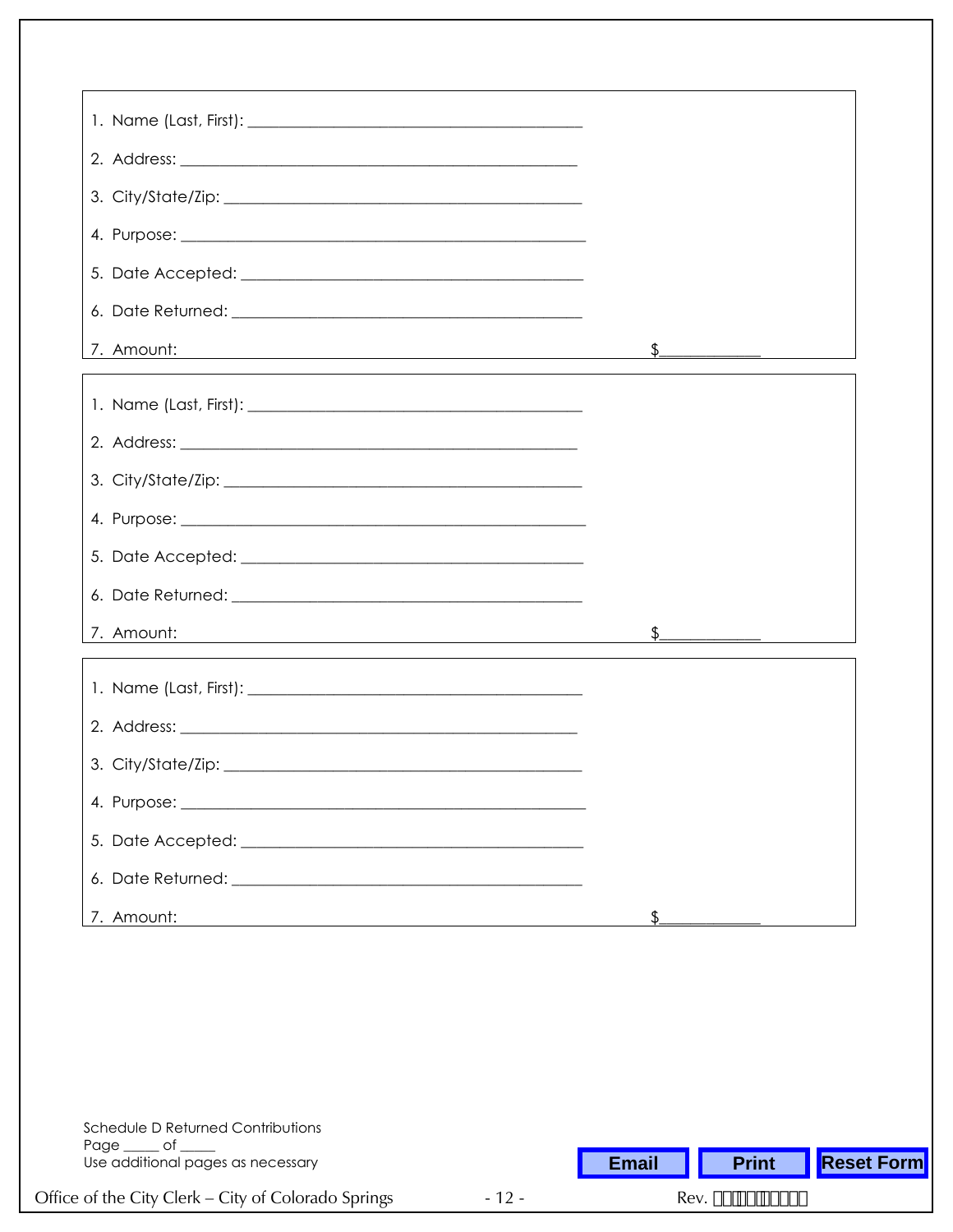## **Returned Expenditures**

*(Previously reported on Schedule B – Expenditures returned or refunded to the committee)*

| PLEASE PRINT/TYPE<br><u> 1989 - Johann Stoff, deutscher Stoffen und der Stoffen und der Stoffen und der Stoffen und der Stoffen und der</u> |                                                                                                                                                                                                                                                                                                                 |
|---------------------------------------------------------------------------------------------------------------------------------------------|-----------------------------------------------------------------------------------------------------------------------------------------------------------------------------------------------------------------------------------------------------------------------------------------------------------------|
|                                                                                                                                             |                                                                                                                                                                                                                                                                                                                 |
|                                                                                                                                             |                                                                                                                                                                                                                                                                                                                 |
|                                                                                                                                             |                                                                                                                                                                                                                                                                                                                 |
|                                                                                                                                             |                                                                                                                                                                                                                                                                                                                 |
|                                                                                                                                             |                                                                                                                                                                                                                                                                                                                 |
|                                                                                                                                             |                                                                                                                                                                                                                                                                                                                 |
| 7. Amount:                                                                                                                                  |                                                                                                                                                                                                                                                                                                                 |
|                                                                                                                                             |                                                                                                                                                                                                                                                                                                                 |
|                                                                                                                                             |                                                                                                                                                                                                                                                                                                                 |
|                                                                                                                                             |                                                                                                                                                                                                                                                                                                                 |
|                                                                                                                                             |                                                                                                                                                                                                                                                                                                                 |
|                                                                                                                                             |                                                                                                                                                                                                                                                                                                                 |
|                                                                                                                                             |                                                                                                                                                                                                                                                                                                                 |
| 7. Amount:<br><u> 1989 - Johann Stoff, deutscher Stoffen und der Stoffen und der Stoffen und der Stoffen und der Stoffen und der</u>        | $\mathfrak{L}$<br>$\frac{1}{2}$ and $\frac{1}{2}$ and $\frac{1}{2}$ and $\frac{1}{2}$ and $\frac{1}{2}$ and $\frac{1}{2}$ and $\frac{1}{2}$ and $\frac{1}{2}$ and $\frac{1}{2}$ and $\frac{1}{2}$ and $\frac{1}{2}$ and $\frac{1}{2}$ and $\frac{1}{2}$ and $\frac{1}{2}$ and $\frac{1}{2}$ and $\frac{1}{2}$ a |
|                                                                                                                                             |                                                                                                                                                                                                                                                                                                                 |
|                                                                                                                                             |                                                                                                                                                                                                                                                                                                                 |
|                                                                                                                                             |                                                                                                                                                                                                                                                                                                                 |
|                                                                                                                                             |                                                                                                                                                                                                                                                                                                                 |
|                                                                                                                                             |                                                                                                                                                                                                                                                                                                                 |
|                                                                                                                                             |                                                                                                                                                                                                                                                                                                                 |
| 7. Amount:                                                                                                                                  |                                                                                                                                                                                                                                                                                                                 |

| Schedule D Returned Expenditures<br>Page<br><b>of</b><br>Use additional pages as necessary |        | <b>Email</b>                                 | <b>Print</b> | <b>Reset Form</b> |  |
|--------------------------------------------------------------------------------------------|--------|----------------------------------------------|--------------|-------------------|--|
| Office of the City Clerk – City of Colorado Springs                                        | $-13-$ | Rev. \$&#\$, #&\$%</td></tr></tbody></table> |              |                   |  |